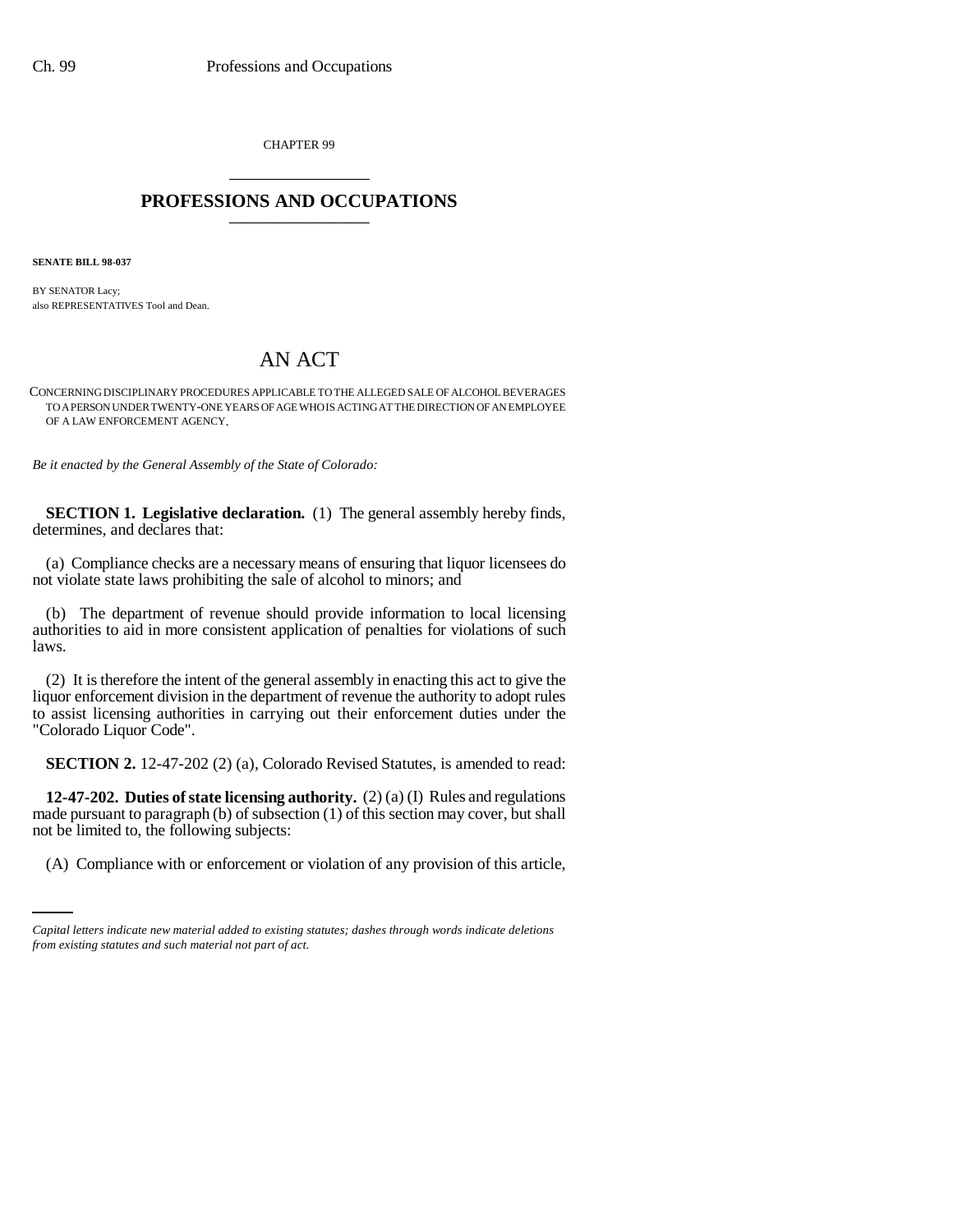article 46 or 48 of this title, or any rule or regulation issued pursuant to such articles;

(B) Specifications of duties of officers and employees;

(C) Instructions for local licensing authorities and law enforcement officers;

(D) All forms necessary or convenient in the administration of this article and articles 46 and 48 of this title;

(E) Inspections, investigations, searches, seizures, and such activities as may become necessary from time to time, INCLUDING A RANGE OF PENALTIES FOR USE BY LICENSING AUTHORITIES, WHICH SHALL INCLUDE AGGRAVATING AND MITIGATING FACTORS TO BE CONSIDERED, WHEN PERSONS UNDER TWENTY-ONE YEARS OF AGE ARE UTILIZED TO INVESTIGATE SALES OF ALCOHOL BEVERAGES BY LIQUOR LICENSEES TO UNDERAGE PERSONS;

(F) Limitation of number of licensees as to any area or vicinity;

- (G) Misrepresentation, unfair practices, AND unfair competition;
- (H) Control of signs and other displays on licensed premises;
- (I) Use of screens;
- (J) Identification of licensees and their employees;
- (K) Storage, warehouses, AND transportation;
- (L) Health and sanitary requirements;

(M) Standards of cleanliness, orderliness, and decency, AND sampling and analysis of products;

(N) Standards of purity and labeling;

(O) Records to be kept by licensees and availability thereof;

(P) Practices unduly designed to increase the consumption of alcohol beverages; and

(Q) Such other matters as are necessary for the fair, impartial, stringent, and comprehensive administration of this article and articles 46 and 48 of this title. but

(II) Nothing in this article and articles 46 and 48 of this title shall be construed as delegating to the state licensing authority the power to fix prices. The licensing authority shall make no rule that would abridge the right of any licensee to fairly, honestly, and lawfully advertise the place of business of or the commodities sold by such licensee. All such rules shall be reasonable and just.